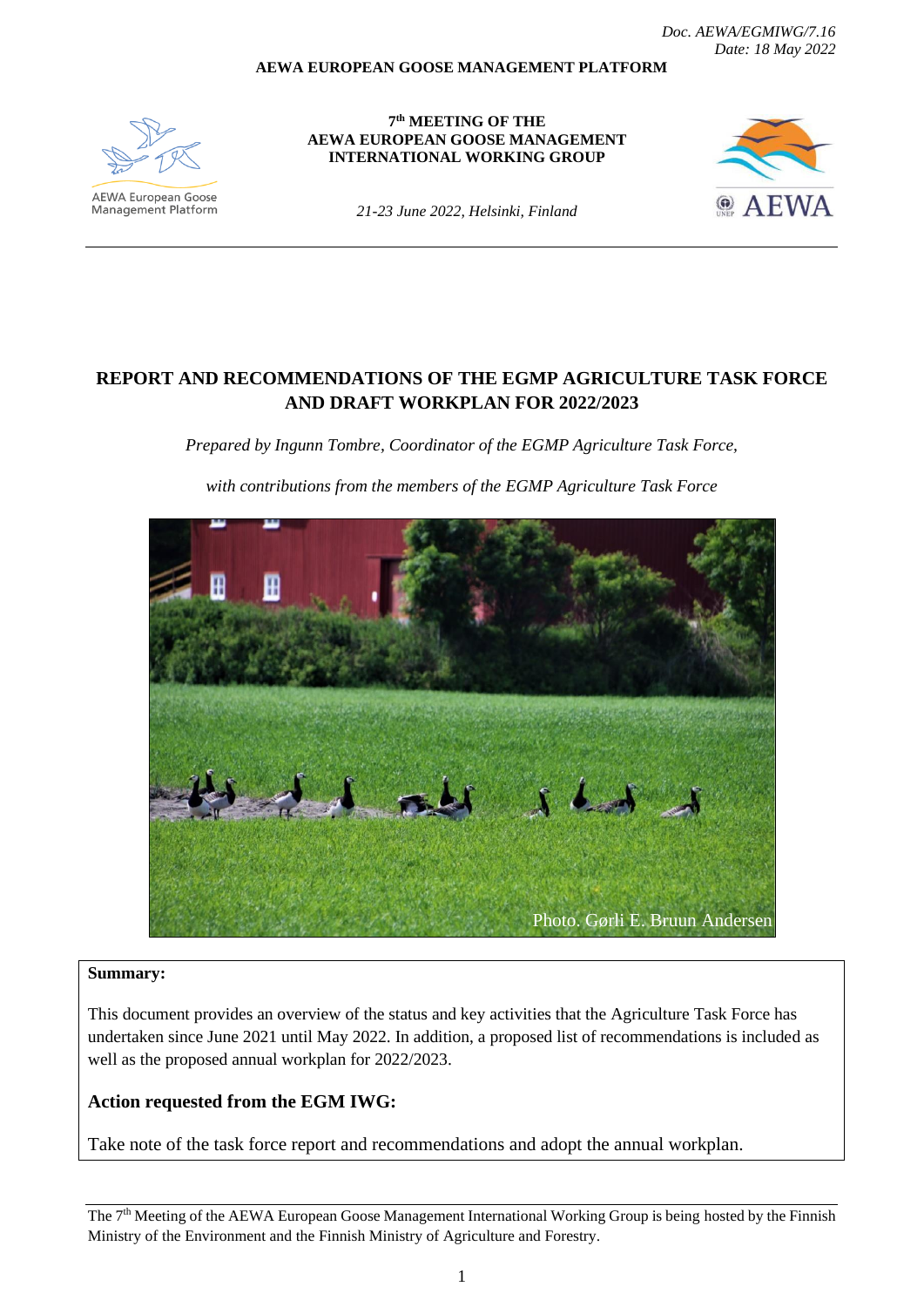## **Introduction**

The role of the Agriculture Task Force is to assist the working group, Task Forces and processes in the European Goose Management Platform (EGMP). In this document, an overview of activities since the 6<sup>th</sup> meeting of the AEWA European Goose Management International Working Group 21-23 June 2021 (online conference format) is given. A draft workplan for 2022/2023, pending on the incorporation of the outcomes of the 6<sup>th</sup> meeting of the Agriculture Task Force being held 22 April 2022, is also presented.

## **1. Status of the Task Force Membership**

The Agriculture Task Force consists of 28 members (status as of 2 May 2022) representing ten Range States and representatives from Birdlife International, Copa Cogeca, FACE, the Wadden Sea Forum, Wetlands International, the Data Centre and the AEWA Secretariat (Annex 1). Since the previous report (2021/2022), there are two new members from the Netherlands representing the Provincial Fauna Management Unit, Noord-Holland (Annex 1).

## **2. Meetings**

Since the previous report, the members of the Task Force have met in two online meetings: the 24<sup>th</sup> November 2021 and the 22nd April 2022. In addition to a Round Table with updates from each member and Range State, various news and information are shared from the Data Centre and the Secretariat. Plans for, and experiences from, the Agriculture Task Force organised webinars were also presented and discussed (see Agenda item 3). At the last meeting, a more "extended" Round Table provided useful and interesting information from all members. Ongoing projects and activities were presented, and results and experiences briefly discussed.

In addition to the task force meetings, there have been various communications among task force members (email correspondence), as well as a short online meeting in the webinar organizing committee.

### **3. Report of key activities and outcomes**

### *Webinars*

The main activity in 2021/2022 has been the organization of webinars focussing on relevant themes for this task force: geese and agriculture. A planning committee has been established where, in addition to the Task Force Coordinator, Johan Månsson and Lovisa Nilsson from the Wildlife Damage Centre in Sweden, Heinz Düttmann from the Ministry of Environment in Lower Saxony and Frank Ahlhorn from the Wadden Sea Forum are members.

The first webinar, *At the interphase between geese and agriculture: Setting the scene*, was held on 27 May 2021 where presentations were given by speakers from nine Range States (Annex 2). The aim was to give an overview of *where* and *when* goose damages occur in each Range State, *what* is damaged and *who* is doing the damage. For this webinar, task force members were invited and could also invite two more persons to attend. We decided that the first webinar should be a relatively internal happening in order to test such an arrangement and lower the threshold for being a speaker. All the presentations are openly available at the EGMP website under the webinar-information label:

[https://egmp.aewa.info/webinar-interphase-between-geese-and-agriculture-setting-scene.](https://egmp.aewa.info/webinar-interphase-between-geese-and-agriculture-setting-scene)

A second webinar, *How to manage agricultural damage and conflicts?* was announced with an open invitation and the 9<sup>th</sup> December 2021 a total of 134 persons attended this webinar. Eight presentations, grouped in three themes (Annex 3), were given. All the presentations were recorded and can be found at the EGMP YouTube channel[: https://www.youtube.com/watch?v=Inmz8zuvipU.](https://www.youtube.com/watch?v=Inmz8zuvipU)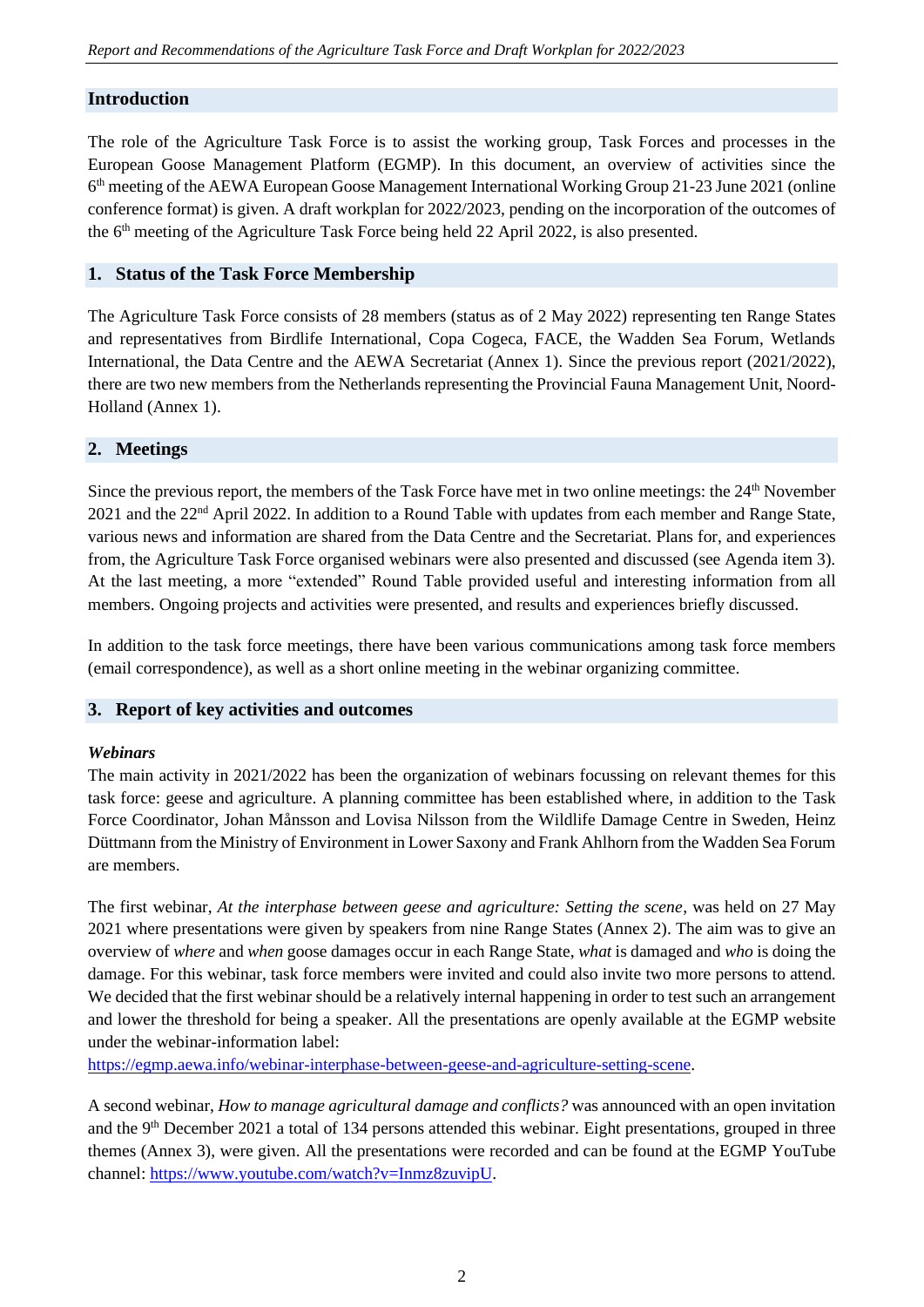A third webinar will be arranged 10 June 2022. This time we aim for a shorter webinar, with three presentations of relevant themes including a  $\dot{Q}$  & A session. The webinar will, like the second webinar, be announced widely and recorded.

#### *Metadata overview*

An overview of metadata from various projects and activities have been created by the task force. The purpose is to improve the communication of activities/data availabilities, and especially information from the co-called "grey literature", which may not necessarily be available for all, will be included. Also, by providing the contact information of relevant persons (project leaders), the aim is to open for knowledge sharing and networking. The metadata overview was originally created in an excel sheet and also added to the GitLab platform in 2021. For a more feasible overview, however, it was on the previous task force meeting decided that we shall transform the file to a google document. The document will be available for all EGMP members, and Agriculture Task Force members may edit and add new projects/reports as they develop (or ask the coordinator to update the overview with the new information).

At the previous task force meeting, it was also decided to reduce the amount of information needed when adding new projects/activities. The information will now be narrowed down to basic information like *project name*, *contact person*, *site* and a link to available reports, papers or webpages(if there is any online information available).

### **4. Recommendations and Draft Workplan 2022/2023**

As the role of the Agriculture Task Force is to assist the working group, we expect to receive documents for review and comments from the other task forces and the Modelling Consortium. Some documents are expected before the upcoming EGM IWG7-meeting in June 2022. We anticipate that this task will continue in 2022/2023.

Webinars appear to be a popular happening and opens for a low-threshold participation for Range State members also well beyond the EGMP-group. Hence, at least one more webinar will be arranged in the coming period.

The original idea with a face-to-face meeting has not been possible to arrange due to the pandemic situation. Although the current conditions open for such an event, there are no available resources for this at present. We still keep this possibility open, but outcome will depend on (I) available resources, (II) a meeting place with a local organizer, and (III) available time for an organising committee to arrange the workshop.

In addition to the tasks mentioned above, the Agriculture Task Force will continue to be a resource for the working group and the other task forces and will deal with any other matters that may arise during the various processes in EGMP in the coming year.

Below is an overview of Agriculture Task Force related issues of the cross-cutting actions in the ISSMPs, copied from the Annual Workplan (a google-document).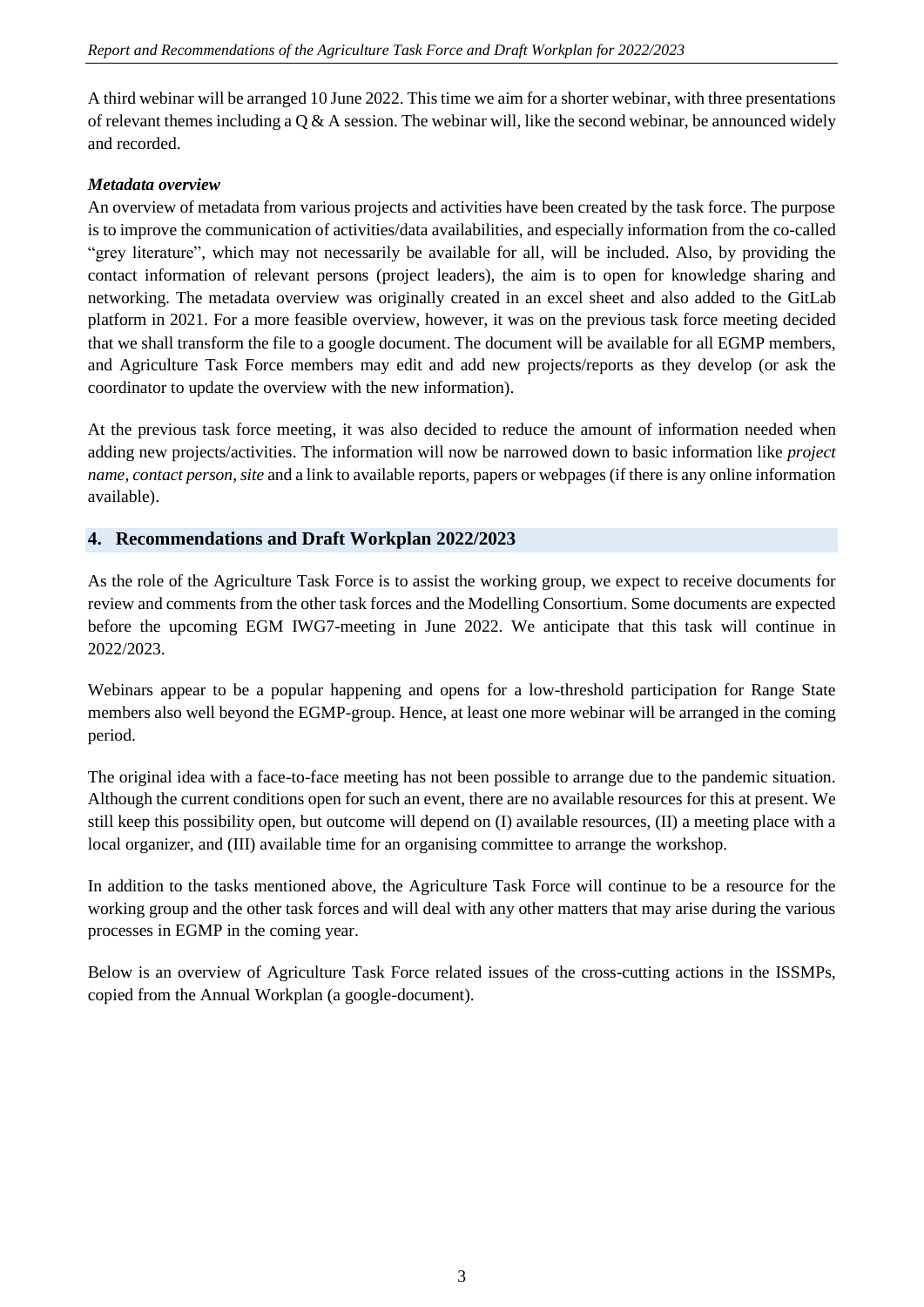# Table 1. Annual Workplan of the EGMP Agriculture Task Force (taken from the online EGMP Task Force and AFMP workplans)

| <b>Actions from the ISSMP</b>                                                                                                                                                                                        | <b>Priority</b>  | <b>Timescale</b> | <b>Agriculture TF</b>                                                                                                                                                                                                                                                                                                                                                                                                                                                                                         |  |  |  |  |
|----------------------------------------------------------------------------------------------------------------------------------------------------------------------------------------------------------------------|------------------|------------------|---------------------------------------------------------------------------------------------------------------------------------------------------------------------------------------------------------------------------------------------------------------------------------------------------------------------------------------------------------------------------------------------------------------------------------------------------------------------------------------------------------------|--|--|--|--|
| 1.2 Promote goose-based eco-tourism at selected key sites                                                                                                                                                            | <b>Medium</b>    | <b>Medium</b>    |                                                                                                                                                                                                                                                                                                                                                                                                                                                                                                               |  |  |  |  |
| 2.3 Apply scaring and land management techniques to reduce the<br>attractiveness of sensitive areas, monitoring the implications of such                                                                             | <b>High</b>      | Short / Rolling  | Two webinars have been arranged (27 May & 9 Dec<br>2021) by the Agri TF. Relevant information and                                                                                                                                                                                                                                                                                                                                                                                                             |  |  |  |  |
| local displacement for conflicts at wider scale[3]                                                                                                                                                                   |                  |                  | experiences were shared.                                                                                                                                                                                                                                                                                                                                                                                                                                                                                      |  |  |  |  |
| 3.2 Establish an internationally coordinated programme to assess<br>agricultural damage including monitoring and assessment protocols                                                                                | <b>High</b>      | Short            | Support the DC and MC as consultants in the<br>process, both during the development of the impact<br>models, as well as afterwards.                                                                                                                                                                                                                                                                                                                                                                           |  |  |  |  |
| 3.3 Liaise with farmers affected by goose damages to reduce<br>agricultural conflicts                                                                                                                                | <b>High</b>      | Short / Rolling  | Communication and information about preventive<br>measures in order to reduce crop damage and<br>conflicts are important tasks in the AGRI TF, and it is<br>expected that activities by members are<br>communicated to the farmer communities in each<br>range state. The AGRI TF also has representatives<br>from this stakeholder group, and farmers'<br>representatives are invited to Webinars.<br>Presentations are available afterward at the EGMP<br>website (as pdf-files or recorded presentations). |  |  |  |  |
| A.3 Maintain a spatially explicit database on goose damage to                                                                                                                                                        | <b>Essential</b> | Medium /         | A file with available information in a metadata                                                                                                                                                                                                                                                                                                                                                                                                                                                               |  |  |  |  |
| agriculture, other flora and fauna and risk to air safety                                                                                                                                                            |                  | <b>Rolling</b>   | overview about ongoing projects/activities regarding<br>geese and agriculture is compiled. Must be updated<br>in 2022. Will be a google-doc available for all.                                                                                                                                                                                                                                                                                                                                                |  |  |  |  |
| B.1 Produce best practice guide on establishing refuge areas (size,<br>management, subsidies)                                                                                                                        | <b>Medium</b>    | Short            | Meet online, share experience and knowledge. More<br>webinars are planned in 2022.                                                                                                                                                                                                                                                                                                                                                                                                                            |  |  |  |  |
| B.2 Provide guidance on conflict resolution and how to make this<br>consistent with the European legal framework, including the<br><b>Common Agricultural Policy</b>                                                 | <b>High</b>      | Short            | Meet online, share experience and knowledge. More<br>webinars are planned in 2022.                                                                                                                                                                                                                                                                                                                                                                                                                            |  |  |  |  |
| B.3 Create a toolbox for decisions in relation to determining<br>significant damage (including metrics, benchmarking, verification,<br>monitoring, various management techniques to prevent damage,<br>compensation) | <b>High</b>      | Short            | Meet online, share experience and knowledge. More<br>webinars are planned in 2022.                                                                                                                                                                                                                                                                                                                                                                                                                            |  |  |  |  |
| B.5 Share experience concerning methods to prevent damage to<br>agriculture and risks to human health, air safety as well as to other<br>flora and fauna                                                             | <b>Medium</b>    | <b>Medium</b>    | Meet online, share experience and knowledge. More<br>webinars are planned in 2022.                                                                                                                                                                                                                                                                                                                                                                                                                            |  |  |  |  |
| C.1 Develop and implement a communication strategy and plan                                                                                                                                                          | <b>Medium</b>    | Short / Rolling  | Continue the outreach activities by all members of the<br><b>AGRI TF.</b>                                                                                                                                                                                                                                                                                                                                                                                                                                     |  |  |  |  |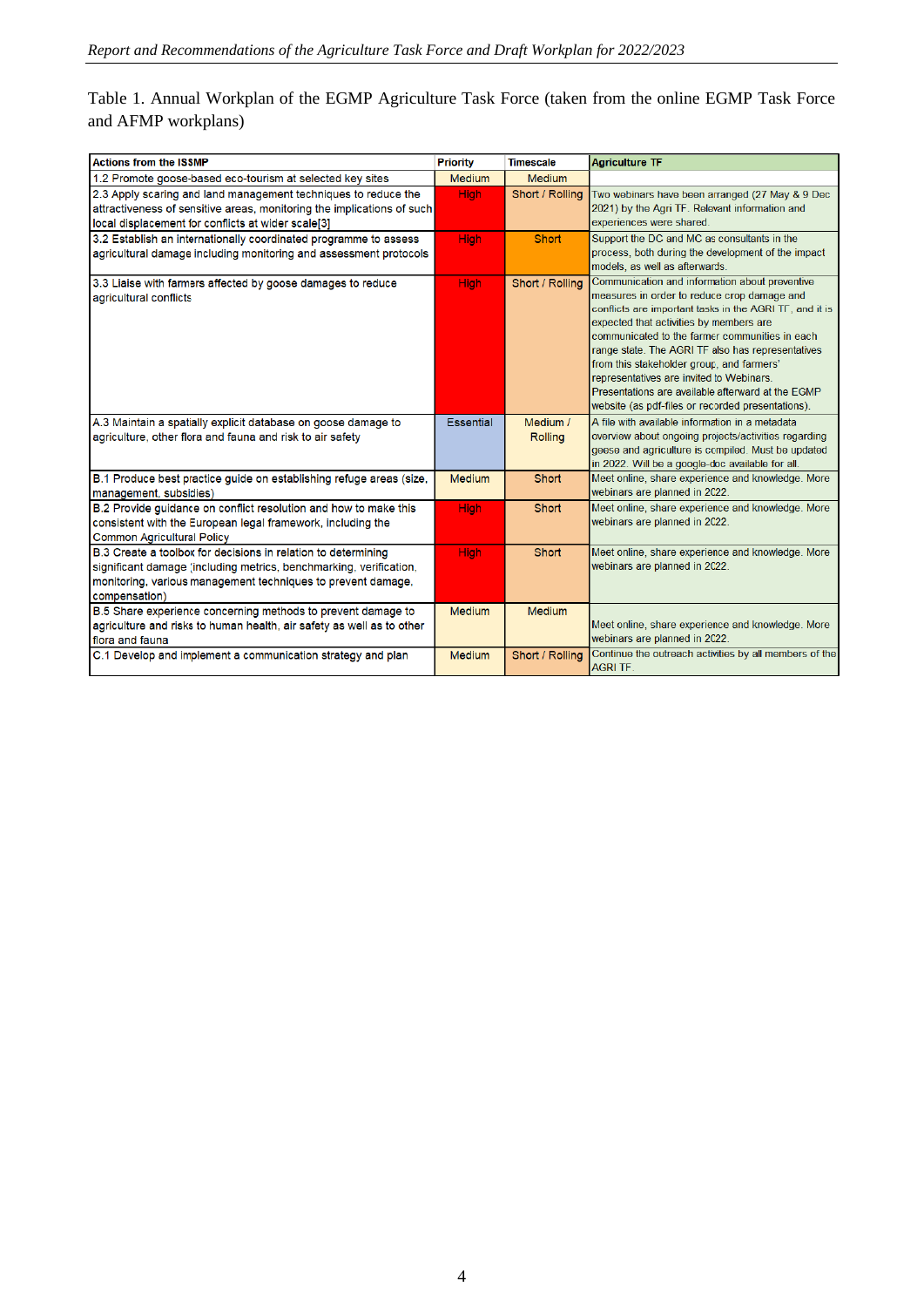# **Annex 1. Members of the Agriculture Task Force as of 02 05 2022**

| <b>Country</b>                | Representative                        | <b>Affiliation</b>                                     |
|-------------------------------|---------------------------------------|--------------------------------------------------------|
|                               |                                       | Agriculture damage expert, Department of               |
|                               | (Joost Vanpeteghem)                   | <b>Agriculture and Fisheries</b>                       |
| <b>Belgium</b>                |                                       | <b>Flemish Government</b>                              |
|                               | <b>Frank Huysentruyt</b>              | Institute for Nature and Forest Research               |
|                               |                                       | <b>Flemish Government</b>                              |
|                               | Søren Rasmussen                       | Danish Environment Protection Agency                   |
| Denmark                       | <b>Anthony Fox</b>                    | Aarhus University, Department of Bioscience            |
|                               | <b>Lene Midtgaard</b>                 | <b>Danish Hunters Association</b>                      |
| <b>Finland</b>                | Jukka Forsman                         | Natural Resource Institute Finland                     |
| Germany                       | Heinz Düttmann                        | Ministry of Environment, Energy and Climate            |
|                               |                                       | Protection of Lower Saxony                             |
| Iceland                       | Bjarni Jónasson                       | Environment Agency of Iceland                          |
|                               |                                       | Netherlands Institute of Ecology                       |
|                               | <b>Bart Nolet</b>                     | <b>Animal Ecology</b>                                  |
| <b>Netherlands</b>            |                                       |                                                        |
|                               | <b>Mark Westebring</b>                | The Fauna Fund                                         |
|                               | Sofia Kolkman                         | Provincial Fauna Management Unit, Noord-Holland        |
|                               | Nikkie van Grinsven                   | Provincial Fauna Management Unit, Noord-Holland        |
|                               | <b>Ingunn Tombre</b>                  | Norwegian Institute for Nature Research, Department    |
| <b>Norway</b>                 | (Coordinator)                         | of Arctic Ecology                                      |
|                               |                                       | Ove Martin Gundersen Norwegian Farmers' Union          |
|                               |                                       | Swedish University of Agricultural Sciences / Wildlife |
| Sweden                        | Johan Månsson<br><b>Damage Centre</b> |                                                        |
|                               | Lovisa Nilsson                        | Swedish University of Agricultural Sciences / Wildlife |
|                               |                                       | Damage Centre                                          |
|                               | Olesya Petrovych                      | Ministry of Ecology and Natural Resources of Ukraine   |
|                               |                                       | (Chief Specialist in Dept. Of Protected Areas)         |
| <b>Ukraine</b>                | <b>Vasiliy Kostiushyn</b>             |                                                        |
|                               |                                       | Institute of Zoology NAS of Ukraine, Department of     |
|                               |                                       | Monitoring and Conservation of Animals                 |
| <b>United Kingdom</b>         | <b>Rae McKenzie</b>                   | <b>NatureScot</b>                                      |
| <b>BirdLife International</b> | <b>Ariel Brunner</b>                  | BirdLife Europe/BirdLife International                 |
| <b>Copa Cogeca</b>            | Klaus Borde                           | Copa Cogeca                                            |
| <b>FACE</b>                   | Cy Griffin                            | <b>FACE</b>                                            |
| <b>FACE</b>                   | <b>David Scallan</b>                  | <b>FACE (Based in Belgium)</b>                         |
| <b>Wadden Sea Forum</b>       | <b>Frank Ahlhorn</b>                  | Wadden Sea Forum                                       |
| <b>Wetlands International</b> | <b>Szabolcs Nagy</b>                  | Wetlands International                                 |
|                               | Gitte Høj Jensen                      | Data Centre                                            |
|                               | <b>Eva Meyers</b>                     | <b>AEWA Secretariat</b>                                |
|                               | <b>Tara Goodbody</b>                  | <b>AEWA Secretariat</b>                                |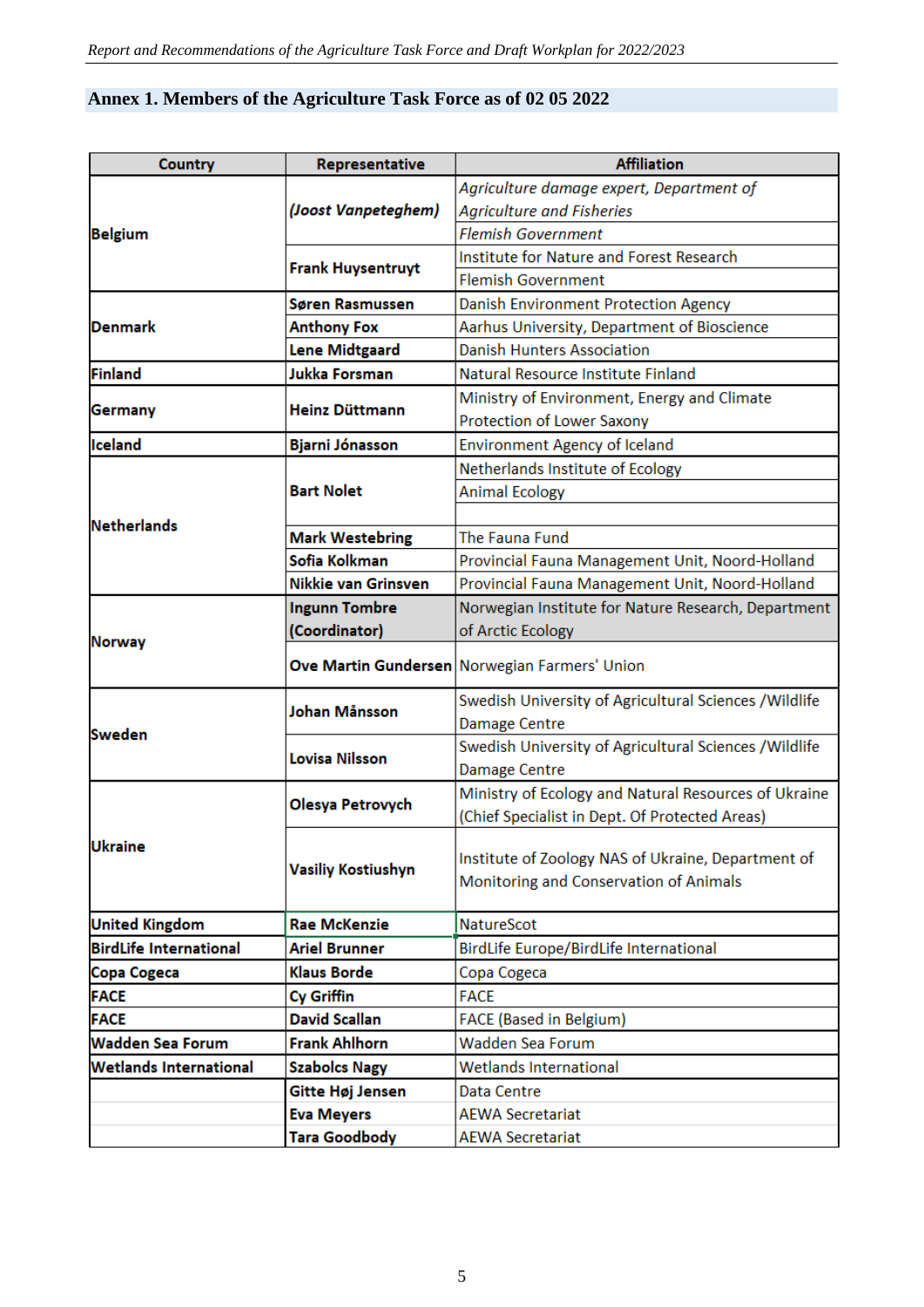# **Annex 2. The agenda of the Agriculture Task Force's first webinar**  *At the interphase between geese and agriculture: Setting the Scene*

|                                                                              | <b>AEWA EUROPEAN GOOSE MANAGEMENT PLATFORM</b>                                                                                                                                                                                                                                                                                                                                                                |  |  |  |  |  |  |
|------------------------------------------------------------------------------|---------------------------------------------------------------------------------------------------------------------------------------------------------------------------------------------------------------------------------------------------------------------------------------------------------------------------------------------------------------------------------------------------------------|--|--|--|--|--|--|
|                                                                              | <b>Agriculture Task Force</b>                                                                                                                                                                                                                                                                                                                                                                                 |  |  |  |  |  |  |
| <b>AEWA European Goose</b><br><b>Management Platform</b>                     | <b>Webinar 1</b>                                                                                                                                                                                                                                                                                                                                                                                              |  |  |  |  |  |  |
|                                                                              | At the interphase between geese and agriculture: Setting the Scene                                                                                                                                                                                                                                                                                                                                            |  |  |  |  |  |  |
| Date and Time:                                                               | 27 May 2021, 10 00 - 13 00 CET                                                                                                                                                                                                                                                                                                                                                                                |  |  |  |  |  |  |
| <b>Meeting participation link:</b>                                           | https://global.gotomeeting.com/join/742787421                                                                                                                                                                                                                                                                                                                                                                 |  |  |  |  |  |  |
| <b>Background</b>                                                            |                                                                                                                                                                                                                                                                                                                                                                                                               |  |  |  |  |  |  |
|                                                                              | The European Goose Management Platform aims to provide mechanisms for a structured, coordinated and<br>inclusive decision-making implementation process towards sustainable management of goose populations.                                                                                                                                                                                                  |  |  |  |  |  |  |
|                                                                              | Several objectives have been identified and agreed among the Range States, and for the Agriculture Task<br>Force the fundamental objective Minimise agriculture damage and conflicts gives the background for a<br>series of two webinars where we aim to improve our understanding of the present situation in each range<br>state and possible actions to mitigate conflicts and reduce agriculture damage. |  |  |  |  |  |  |
| situation in range states having challenges with geese on farmland:          | The present webinar will be a background seminar where we "set the scene", giving an overview of the                                                                                                                                                                                                                                                                                                          |  |  |  |  |  |  |
| <b>Where</b> do the damage occur?<br>When does it occur?<br>What is damaged? |                                                                                                                                                                                                                                                                                                                                                                                                               |  |  |  |  |  |  |
| Who is doing the damage (culprit species)?<br>conflicts.                     | Having this on the table, the next webinar (autumn 2021) will be <b>How to manage the damage and</b>                                                                                                                                                                                                                                                                                                          |  |  |  |  |  |  |
| and a general discussion.                                                    | After each Range State presentation in the present webinar, there is room for one or two questions connected<br>specifically to the Range State. More time is allocated at the end of the webinar, opening for more questions                                                                                                                                                                                 |  |  |  |  |  |  |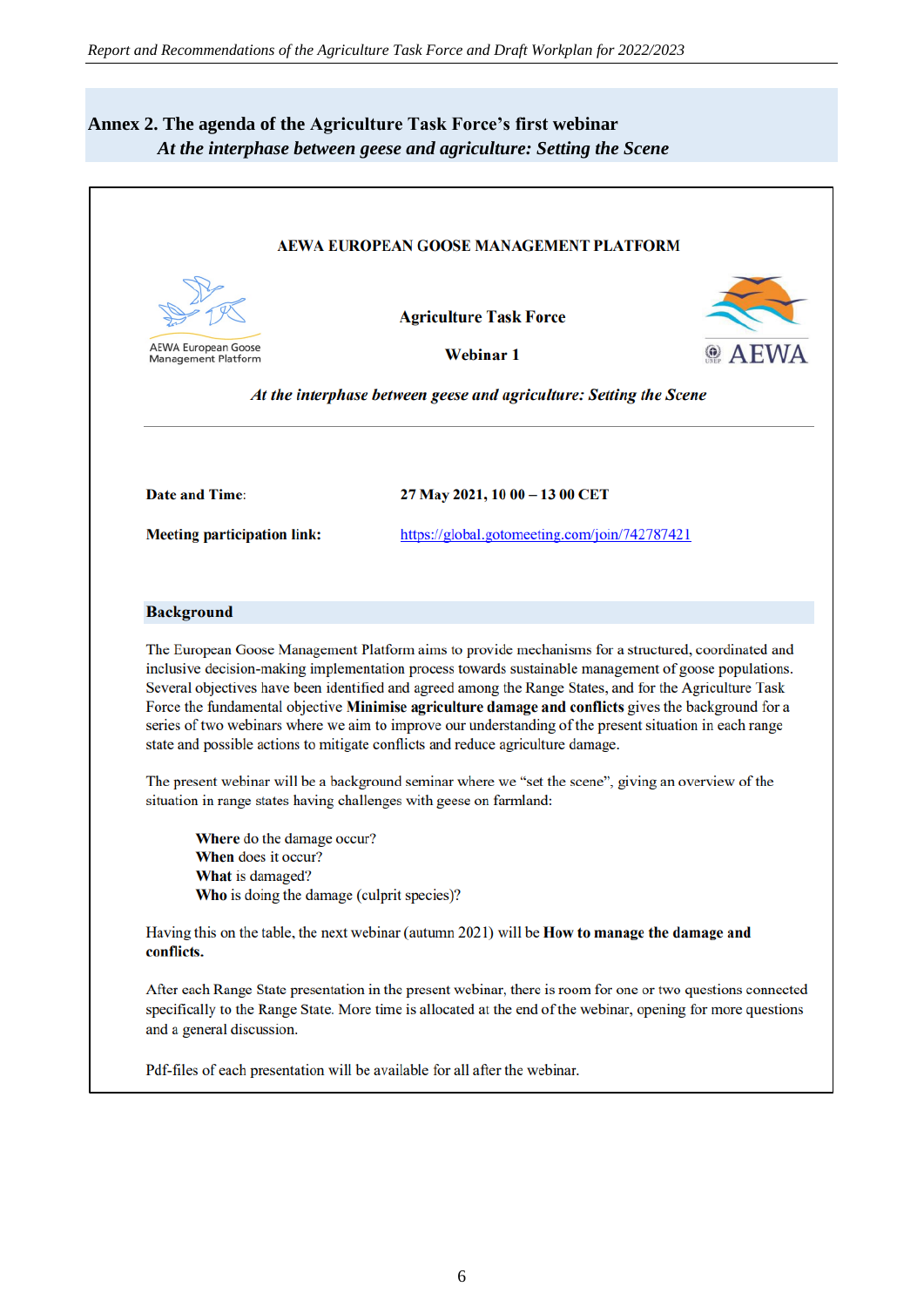| Program       |                                               |  |
|---------------|-----------------------------------------------|--|
| $1000 - 1005$ | Introduction (I. Tombre, AGRI TF Coordinator) |  |
| $1005 - 1020$ | Belgium (Frank Huysentruyt)                   |  |
| $1020 - 1035$ | Denmark (Kevin Clausen)                       |  |
| $1035 - 1050$ | Finland (Jukka Forsman)                       |  |
| $1050 - 1055$ | <b>Break</b>                                  |  |
| $1055 - 1110$ | Germany (Heinz Düttmann)                      |  |
| $1110 - 1125$ | Iceland (Bjarni Jónasson)                     |  |
| $1125 - 1140$ | Netherlands (William van Dijk)                |  |
| $1140 - 1145$ | <b>Break</b>                                  |  |
| $1145 - 1200$ | Norway (Ingunn Tombre)                        |  |
| $1200 - 1215$ | Sweden (Johan Månsson)                        |  |
| $1215 - 1230$ | United Kingdom (Rae McKenzie)                 |  |
| $1230 - 1300$ | <b>Open Discussion</b>                        |  |

#### **Organising committee**

Tombre, Ingunn (Norwegian Institute for Nature Research) Ahlhorn, Frank (Wadden Sea Forum) Düttmann, Heinz (Ministry of Environment, Energy and Climate Protection of Lower Saxony) Månsson, Johan (Swedish University of Agricultural Sciences /Wildlife Damage Centre) Nilsson, Lovisa (Swedish University of Agricultural Sciences /Wildlife Damage Centre)